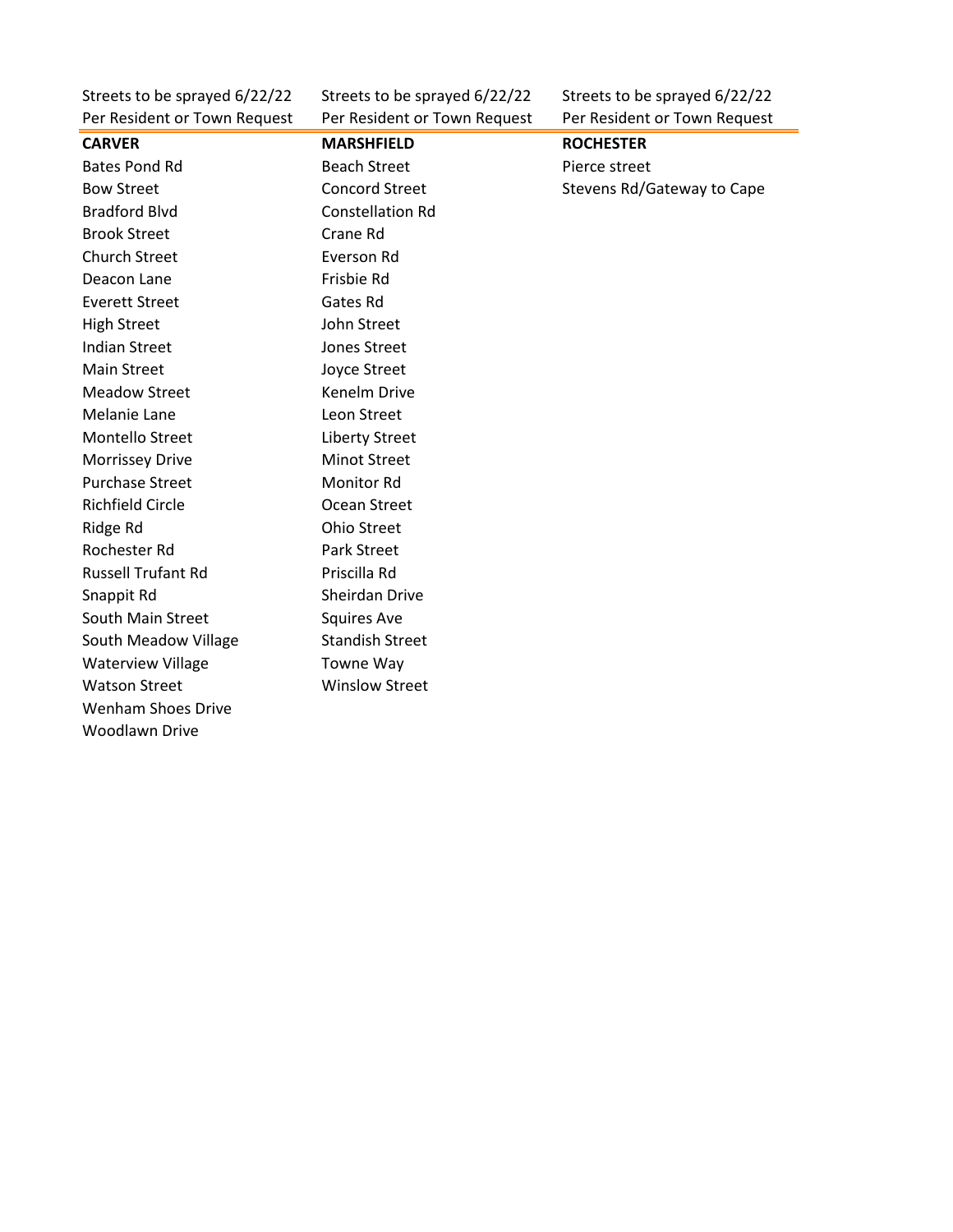Per Resident or Town Request Per Resident or Town Request Per Resident or Town Request

Streets to be sprayed 6/22/22 Streets to be sprayed 6/22/22 Streets to be sprayed 6/22/22

| <b>WAREHAM</b>              | <b>PLYMOUTH</b>            | <b>WEST BRIDGEWATER</b> |
|-----------------------------|----------------------------|-------------------------|
| Albatross Ave               | Anawon Rd                  | Ash Street              |
| Avenue A                    | Carol Blvd                 | <b>Esther Drive</b>     |
| <b>Blackbird Ave</b>        | <b>Cherry Street</b>       |                         |
| <b>Bluebird Ave</b>         | <b>Cliff Street</b>        |                         |
| <b>Cardinal Ave</b>         | <b>Curtis Drive</b>        |                         |
| <b>Charlotte Furnace Rd</b> | Evelyn Rd                  |                         |
| <b>Choctaw Drive</b>        | <b>Federal Furnace Rd</b>  |                         |
| Christopher Drive           | <b>Forest Ave Ext</b>      |                         |
| Cleverland Way              | <b>Greenview Drive</b>     |                         |
| Dove Ave                    | <b>Hillview Lane</b>       |                         |
| Egret Ave                   | Jacqueline Lane            |                         |
| Eisenhower Ave              | Jaynes Street              |                         |
| Fourth Ave                  | King Ave                   |                         |
| Roundhill Blvd              | King Fisher Lane           |                         |
| Tarpaulim Way               | Kings Pond Plain Rd        |                         |
| Wareham Lake Shore Drive    | Lady Slipper Drive         |                         |
|                             | Lancaster Ave              |                         |
|                             | Lawrence Rd                |                         |
|                             | Little Pine Lane           |                         |
|                             | Madlyn Street              |                         |
|                             | <b>Nicks Rock Rd</b>       |                         |
|                             | North Woods Trail          |                         |
|                             | Pam Street                 |                         |
|                             | Powell street              |                         |
|                             | <b>Sleepy Hollow Drive</b> |                         |
|                             | South Meadow Rd            |                         |
|                             | <b>Spooner Street</b>      |                         |
|                             | Vernon Street              |                         |
|                             | Wagon Wheel Rd             |                         |
|                             | West Ridge Trail           |                         |
|                             | <b>Woodbine Drive</b>      |                         |
|                             | <b>Woodvale Ave</b>        |                         |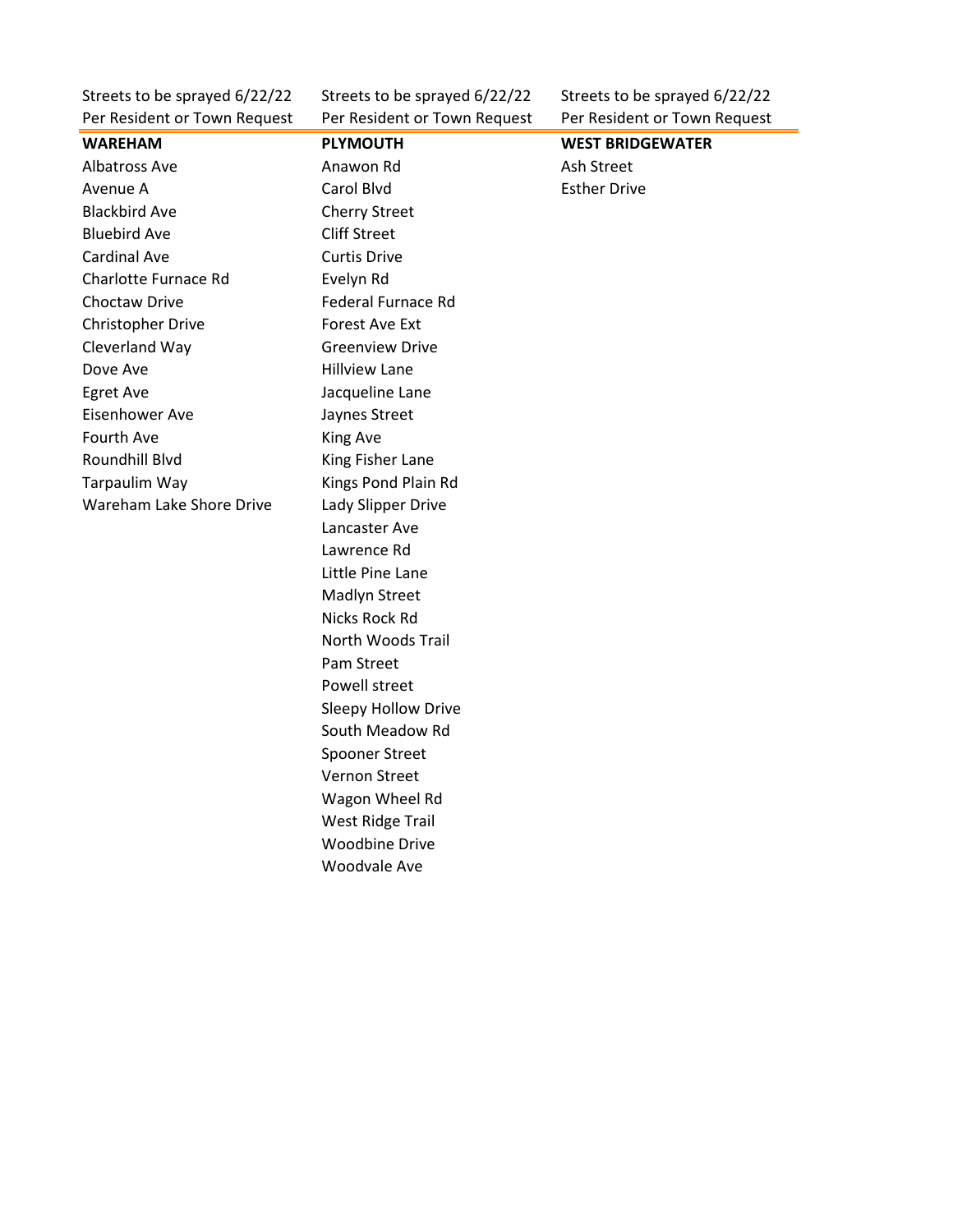Per Resident or Town Request Per Resident or Town Request Per Resident or Town Request

Streets to be sprayed 6/22/22 Streets to be sprayed 6/22/22 Streets to be sprayed 6/22/22

**EAST BRIDGEWATER BROCKTON NORWELL** Balsam Ave **Calvin Street** Calvin Street Captain Vinal Way Copperfield Drive **Copperfield Drive Copperfield Drive Debbie Rd** Farm Rd David Lane **Forest Street** Hall Street **Forest Street** Lori Lane **Kevin Rd** Kevin Rd **Hoop Pole Lane** Poor Meadow Lane **Kingston Street Lincoln Street** Washington Street Maplewood Circle Winter Street

Montvale Rd Woods Rd Morrison Rd North Quincy Street Partridge Drive Perry Ave Pine Street Provost Street Victory Street Wentworth Ave